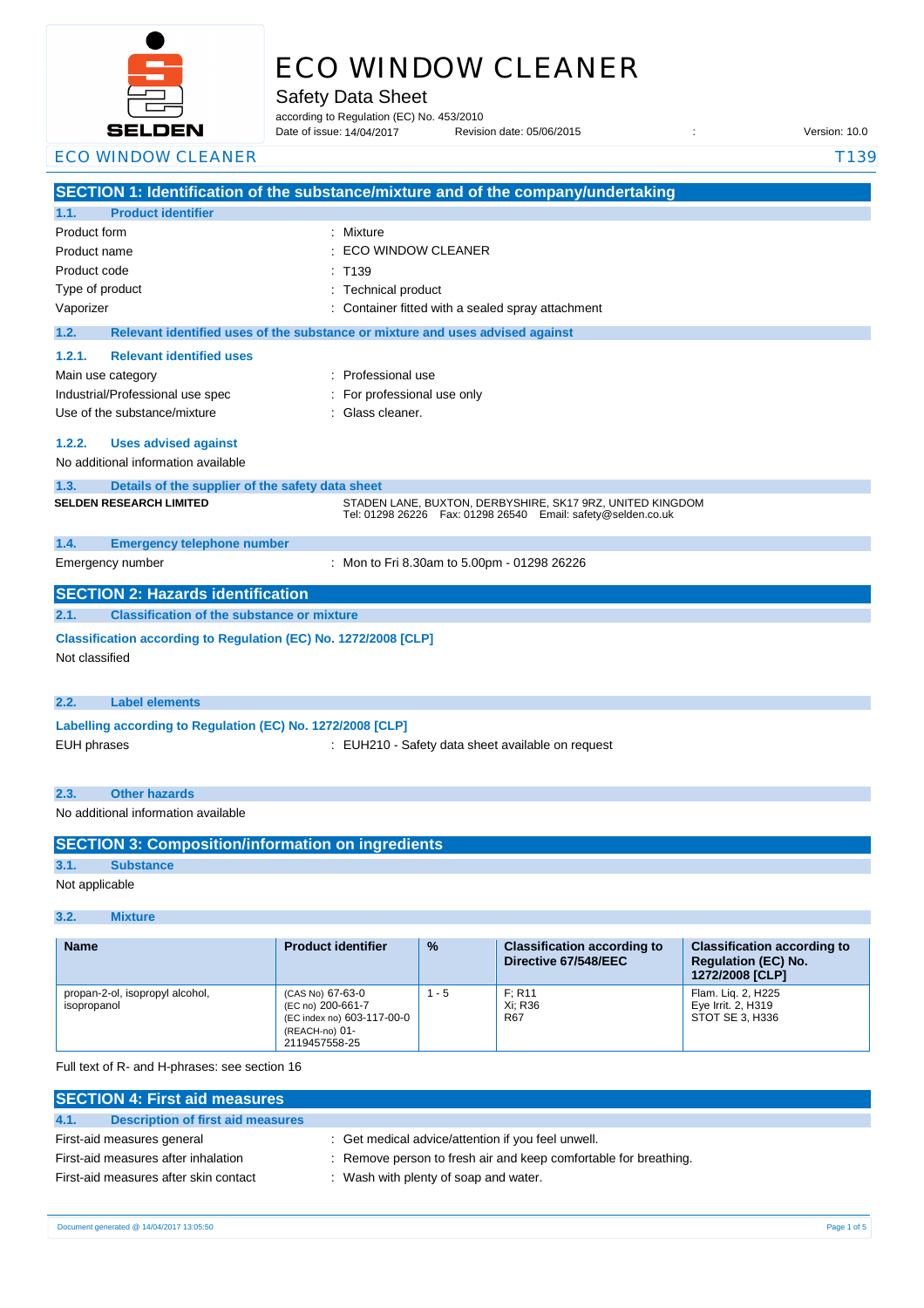| <b>ECO WINDOW CLEANER</b>                               |                                                                                                                                   | T139                                                                                                                                                                                            |
|---------------------------------------------------------|-----------------------------------------------------------------------------------------------------------------------------------|-------------------------------------------------------------------------------------------------------------------------------------------------------------------------------------------------|
| Safety Data Sheet                                       |                                                                                                                                   |                                                                                                                                                                                                 |
| according to Regulation (EC) No. 453/2010               |                                                                                                                                   |                                                                                                                                                                                                 |
| First-aid measures after eye contact                    |                                                                                                                                   | : IF IN EYES: Rinse cautiously with water for several minutes. Remove contact lenses, if present<br>and easy to do. Continue rinsing. If eye irritation persists: Get medical advice/attention. |
| First-aid measures after ingestion                      |                                                                                                                                   | : Give nothing or a little water to drink. Get medical advice/attention if you feel unwell.                                                                                                     |
| 4.2.                                                    | Most important symptoms and effects, both acute and delayed                                                                       |                                                                                                                                                                                                 |
| Symptoms/injuries after inhalation                      | : May cause respiratory irritation.                                                                                               |                                                                                                                                                                                                 |
| Symptoms/injuries after skin contact                    | Repeated exposure may cause skin dryness or cracking.                                                                             |                                                                                                                                                                                                 |
| Symptoms/injuries after eye contact                     | : Causes eye irritation.                                                                                                          |                                                                                                                                                                                                 |
| Symptoms/injuries after ingestion                       |                                                                                                                                   | : May cause a light irritation of the linings of the mouth, throat, and gastrointestinal tract.                                                                                                 |
| 4.3.                                                    | Indication of any immediate medical attention and special treatment needed                                                        |                                                                                                                                                                                                 |
| Treat symptomatically.                                  |                                                                                                                                   |                                                                                                                                                                                                 |
| <b>SECTION 5: Firefighting measures</b>                 |                                                                                                                                   |                                                                                                                                                                                                 |
| <b>Extinguishing media</b><br>5.1.                      |                                                                                                                                   |                                                                                                                                                                                                 |
| Suitable extinguishing media                            | : Carbon dioxide. Dry powder. Foam.                                                                                               |                                                                                                                                                                                                 |
| 5.2.                                                    | Special hazards arising from the substance or mixture                                                                             |                                                                                                                                                                                                 |
| No additional information available                     |                                                                                                                                   |                                                                                                                                                                                                 |
| 5.3.<br><b>Advice for firefighters</b>                  |                                                                                                                                   |                                                                                                                                                                                                 |
| No additional information available                     |                                                                                                                                   |                                                                                                                                                                                                 |
| <b>SECTION 6: Accidental release measures</b>           |                                                                                                                                   |                                                                                                                                                                                                 |
| 6.1.                                                    | Personal precautions, protective equipment and emergency procedures                                                               |                                                                                                                                                                                                 |
| 6.1.1.<br>For non-emergency personnel                   |                                                                                                                                   |                                                                                                                                                                                                 |
| <b>Emergency procedures</b>                             | : Evacuate unnecessary personnel.                                                                                                 |                                                                                                                                                                                                 |
| 6.1.2.<br>For emergency responders                      |                                                                                                                                   |                                                                                                                                                                                                 |
| Protective equipment                                    | : Use personal protective equipment as required.                                                                                  |                                                                                                                                                                                                 |
| 6.2.<br><b>Environmental precautions</b>                |                                                                                                                                   |                                                                                                                                                                                                 |
| Avoid release to the environment.                       |                                                                                                                                   |                                                                                                                                                                                                 |
| 6.3.                                                    | Methods and material for containment and cleaning up                                                                              |                                                                                                                                                                                                 |
| For containment                                         | : Collect spillage.                                                                                                               |                                                                                                                                                                                                 |
| Methods for cleaning up                                 |                                                                                                                                   | : Soak up spills with inert solids, such as clay or diatomaceous earth as soon as possible.                                                                                                     |
| 6.4.<br><b>Reference to other sections</b>              |                                                                                                                                   |                                                                                                                                                                                                 |
|                                                         | For further information refer to section 8: "Exposure controls/personal protection". For further information refer to section 13. |                                                                                                                                                                                                 |
| <b>SECTION 7: Handling and storage</b>                  |                                                                                                                                   |                                                                                                                                                                                                 |
| <b>Precautions for safe handling</b><br>7.1.            |                                                                                                                                   |                                                                                                                                                                                                 |
| Precautions for safe handling                           | : Avoid contact with eyes.                                                                                                        |                                                                                                                                                                                                 |
| Hygiene measures                                        | : Do not eat, drink or smoke when using this product.                                                                             |                                                                                                                                                                                                 |
| 7.2.                                                    | Conditions for safe storage, including any incompatibilities                                                                      |                                                                                                                                                                                                 |
| Technical measures                                      | : Does not require any specific or particular technical measures.                                                                 |                                                                                                                                                                                                 |
| Storage conditions                                      | : Keep container closed when not in use.                                                                                          |                                                                                                                                                                                                 |
| Incompatible products                                   | Oxidizing agent. Strong acids. Strong bases.                                                                                      |                                                                                                                                                                                                 |
| Special rules on packaging                              | : Keep only in original container.                                                                                                |                                                                                                                                                                                                 |
| 7.3.<br><b>Specific end use(s)</b>                      |                                                                                                                                   |                                                                                                                                                                                                 |
| No additional information available                     |                                                                                                                                   |                                                                                                                                                                                                 |
| <b>SECTION 8: Exposure controls/personal protection</b> |                                                                                                                                   |                                                                                                                                                                                                 |
| <b>Control parameters</b><br>8.1.                       |                                                                                                                                   |                                                                                                                                                                                                 |
| propan-2-ol, isopropyl alcohol, isopropanol (67-63-0)   |                                                                                                                                   |                                                                                                                                                                                                 |
| Denmark                                                 | Local name                                                                                                                        | Isopropylalkohol (2005)                                                                                                                                                                         |
| Denmark                                                 | Grænseværdie (langvarig) (mg/m <sup>3</sup> )                                                                                     | 490 mg/m $3$                                                                                                                                                                                    |
| Denmark                                                 | Grænseværdie (langvarig) (ppm)                                                                                                    | 200 ppm                                                                                                                                                                                         |
| Germany                                                 | TRGS 900 Limitation of exposure peaks (mg/m <sup>3</sup> )                                                                        | 1000 mg/m <sup>3</sup>                                                                                                                                                                          |

Ireland **International Local name International Constantine Constantine Constantine Constantine Constantine Constantine Constantine Constantine Constantine Constantine Constantine Constantine Constantine Constantine Cons** Ireland OEL (8 hours ref) (ppm) 200 ppm Ireland OEL (15 min ref) (ppm) 400 ppm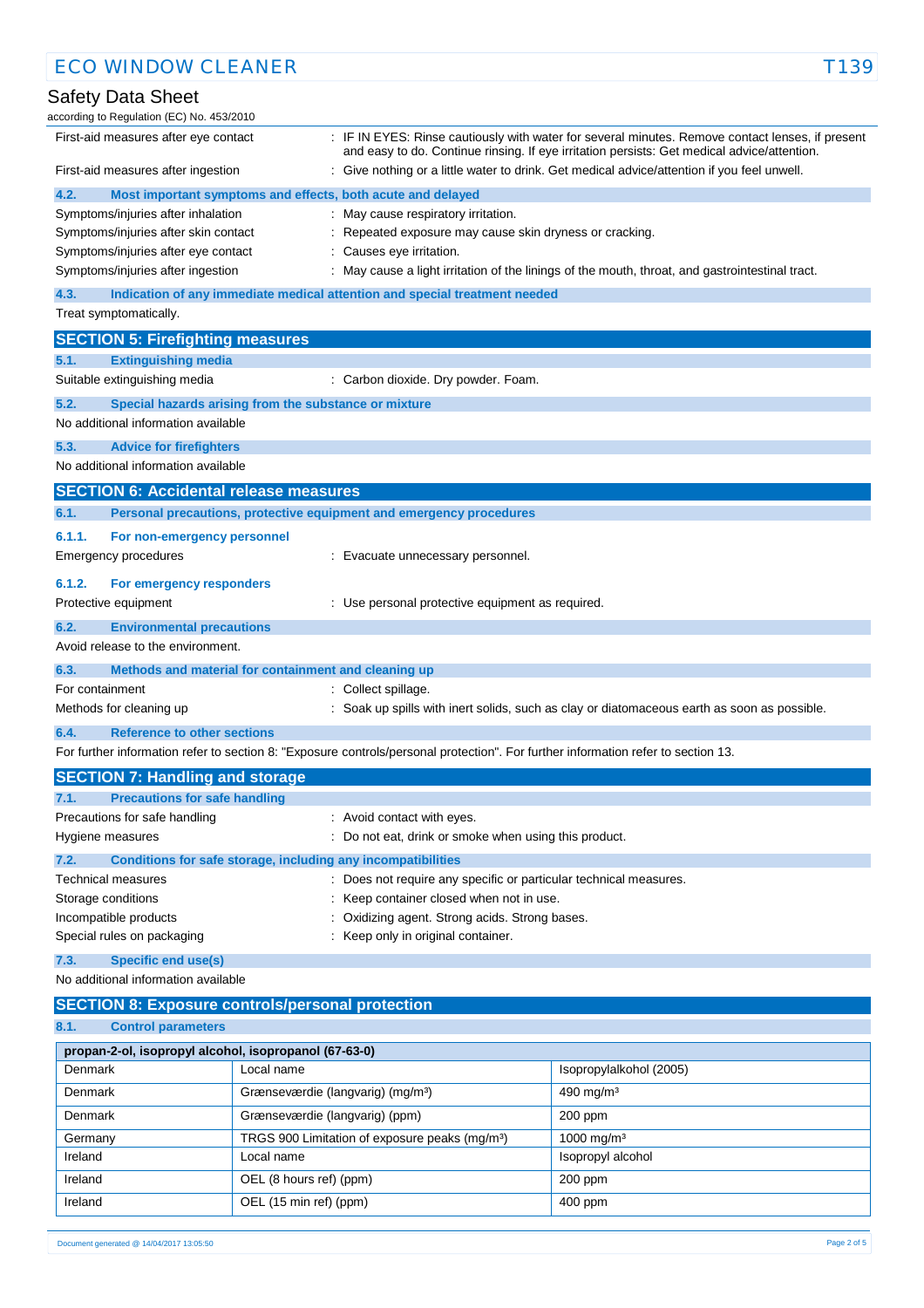## ECO WINDOW CLEANER T139

### Safety Data Sheet

according to Regulation (EC) No. 453/2010

| propan-2-ol, isopropyl alcohol, isopropanol (67-63-0) |                                            |                        |  |
|-------------------------------------------------------|--------------------------------------------|------------------------|--|
| Ireland                                               | Notes (IE)                                 | <b>Sk</b>              |  |
| Netherlands                                           | Grenswaarde TGG 8H (mg/m <sup>3</sup> )    | 650 mg/m <sup>3</sup>  |  |
| Netherlands                                           | Grenswaarde TGG 15MIN (mg/m <sup>3</sup> ) | $0 \text{ mg/m}^3$     |  |
| United Kingdom                                        | Local name                                 | Propan-2-ol            |  |
| United Kingdom                                        | WEL TWA (mg/m <sup>3</sup> )               | 999 mg/m $3$           |  |
| United Kingdom                                        | WEL TWA (ppm)                              | 400 ppm                |  |
| United Kingdom                                        | WEL STEL (mg/m <sup>3</sup> )              | 1250 mg/m <sup>3</sup> |  |
| United Kingdom                                        | WEL STEL (ppm)                             | 500 ppm                |  |

### **8.2. Exposure controls**

No additional information available

| <b>SECTION 9: Physical and chemical properties</b>            |                     |  |  |
|---------------------------------------------------------------|---------------------|--|--|
| Information on basic physical and chemical properties<br>9.1. |                     |  |  |
| Physical state                                                | : Liquid            |  |  |
| Appearance                                                    | : Liquid.           |  |  |
| Colour                                                        | light yellow.       |  |  |
| Odour                                                         | characteristic.     |  |  |
| Odour threshold                                               | No data available   |  |  |
| рH                                                            | : 3,5               |  |  |
| Relative evaporation rate (butylacetate=1)                    | : No data available |  |  |
| Melting point                                                 | No data available   |  |  |
| Freezing point                                                | No data available   |  |  |
| Boiling point                                                 | No data available   |  |  |
| Flash point                                                   | No data available   |  |  |
| Auto-ignition temperature                                     | No data available   |  |  |
| Decomposition temperature                                     | No data available   |  |  |
| Flammability (solid, gas)                                     | No data available   |  |  |
| Vapour pressure                                               | No data available   |  |  |
| Relative vapour density at 20 °C                              | No data available   |  |  |
| Relative density                                              | : 0,99              |  |  |
| Solubility                                                    | No data available   |  |  |
| Log Pow                                                       | No data available   |  |  |
| Viscosity, kinematic                                          | No data available   |  |  |
| Viscosity, dynamic                                            | No data available   |  |  |
| <b>Explosive properties</b>                                   | No data available   |  |  |
| Oxidising properties                                          | No data available   |  |  |
| <b>Explosive limits</b>                                       | : No data available |  |  |
| <b>Other information</b><br>9.2.                              |                     |  |  |
| No additional information available                           |                     |  |  |
| <b>SECTION 10: Stability and reactivity</b>                   |                     |  |  |
| 10.1.<br><b>Reactivity</b>                                    |                     |  |  |
| No additional information available                           |                     |  |  |
| 10.2.<br><b>Chemical stability</b>                            |                     |  |  |
| Stable under normal conditions.                               |                     |  |  |
| 10.3.<br><b>Possibility of hazardous reactions</b>            |                     |  |  |
| No additional information available                           |                     |  |  |
| <b>Conditions to avoid</b><br>10.4.                           |                     |  |  |
| No additional information available                           |                     |  |  |
| 10.5.<br><b>Incompatible materials</b>                        |                     |  |  |
| No additional information available                           |                     |  |  |
| 10.6.<br><b>Hazardous decomposition products</b>              |                     |  |  |
| No additional information available                           |                     |  |  |
|                                                               |                     |  |  |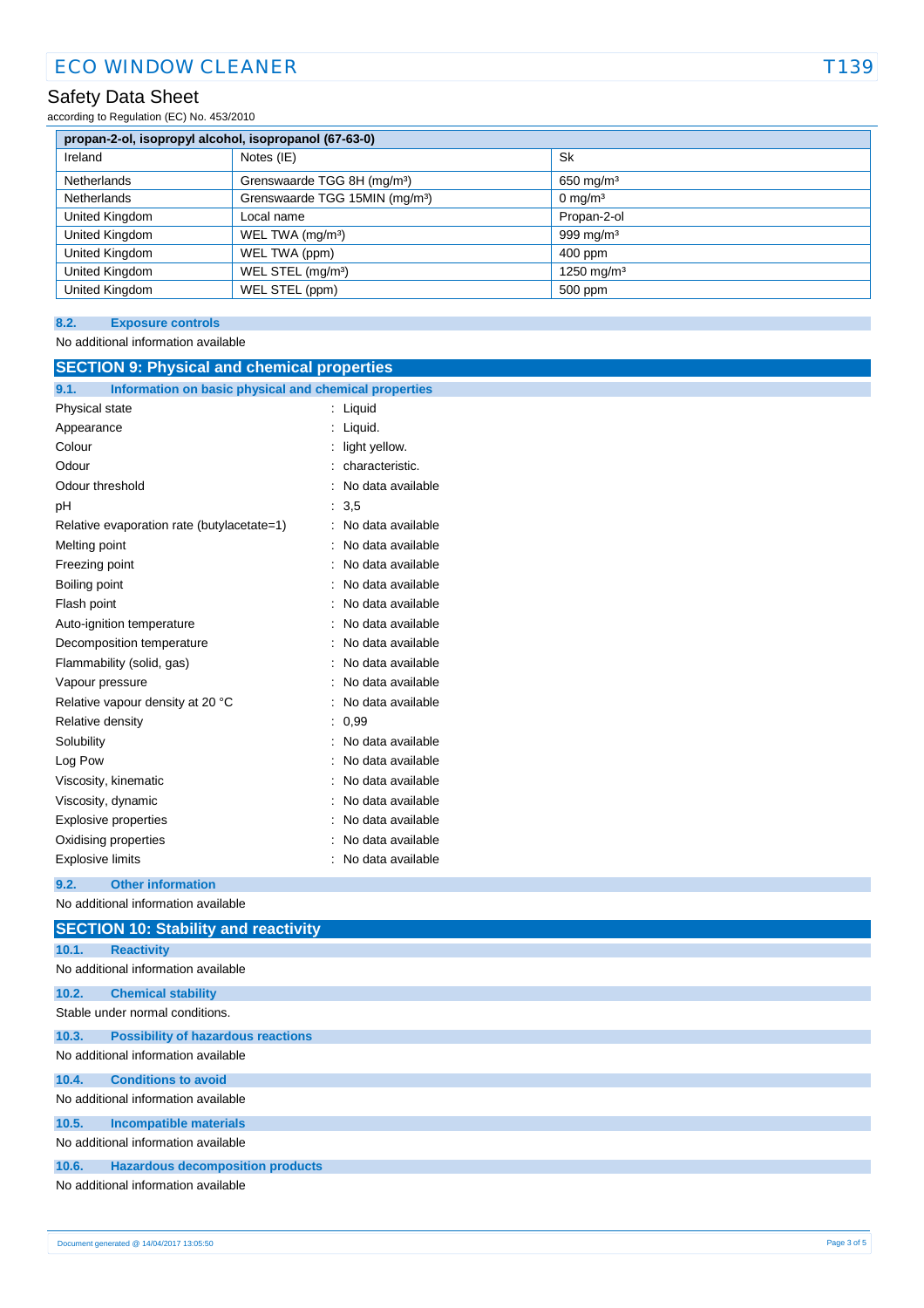### Safety Data Sheet

according to Regulation (EC) No. 453/2010

| <b>SECTION 11: Toxicological information</b><br><b>Information on toxicological effects</b><br>11.1. |                                                 |  |
|------------------------------------------------------------------------------------------------------|-------------------------------------------------|--|
| Acute toxicity                                                                                       | Not classified                                  |  |
|                                                                                                      |                                                 |  |
| Skin corrosion/irritation                                                                            | Not classified                                  |  |
|                                                                                                      | pH: 3,5                                         |  |
| Serious eye damage/irritation                                                                        | : Not classified                                |  |
|                                                                                                      | pH: 3,5                                         |  |
| Respiratory or skin sensitisation                                                                    | Not classified                                  |  |
| Germ cell mutagenicity                                                                               | Not classified                                  |  |
| Carcinogenicity                                                                                      | Not classified                                  |  |
| Reproductive toxicity                                                                                | Not classified                                  |  |
| Specific target organ toxicity (single exposure)                                                     | Not classified                                  |  |
| Specific target organ toxicity (repeated<br>exposure)                                                | Not classified                                  |  |
| Aspiration hazard                                                                                    | Not classified<br>$\blacksquare$                |  |
|                                                                                                      |                                                 |  |
| Vaporizer                                                                                            | Container fitted with a sealed spray attachment |  |
|                                                                                                      |                                                 |  |
| <b>SECTION 12: Ecological information</b>                                                            |                                                 |  |
| 12.1.<br><b>Toxicity</b>                                                                             |                                                 |  |
| propan-2-ol, isopropyl alcohol, isopropanol (67-63-0)                                                |                                                 |  |
| LC50 fishes 1                                                                                        | 9640 mg/l                                       |  |
| EC50 other aquatic organisms 1                                                                       | 13299 mg/l EC50 waterflea (48 h)                |  |
| EC50 other aquatic organisms 2                                                                       | > 1000 mg/l IC50 algea (72 h) mg/l              |  |
|                                                                                                      |                                                 |  |
| 12.2.<br><b>Persistence and degradability</b>                                                        |                                                 |  |
| No additional information available                                                                  |                                                 |  |
| 12.3.<br><b>Bioaccumulative potential</b>                                                            |                                                 |  |
| propan-2-ol, isopropyl alcohol, isopropanol (67-63-0)                                                |                                                 |  |
| Log Pow                                                                                              | 0,14                                            |  |
| 12.4.<br><b>Mobility in soil</b>                                                                     |                                                 |  |
| No additional information available                                                                  |                                                 |  |
| 12.5.<br><b>Results of PBT and vPvB assessment</b>                                                   |                                                 |  |
| No additional information available                                                                  |                                                 |  |
| 12.6.<br><b>Other adverse effects</b>                                                                |                                                 |  |
| No additional information available                                                                  |                                                 |  |
| APAPIALLIA BL                                                                                        |                                                 |  |

### **SECTION 13: Disposal considerations**

**13.1. Waste treatment methods**

### No additional information available

**SECTION 14: Transport information**

In accordance with ADR / RID / IMDG / IATA / ADN

| 14.1.<br><b>UN number</b>                  |                  |
|--------------------------------------------|------------------|
| Not regulated for transport                |                  |
| UN proper shipping name<br>14.2.           |                  |
| Proper Shipping Name (ADR)                 | : Not applicable |
| Proper Shipping Name (IMDG)                | : Not applicable |
| Proper Shipping Name (IATA)                | : Not applicable |
| <b>Transport hazard class(es)</b><br>14.3. |                  |
| <b>ADR</b>                                 |                  |
| Transport hazard class(es) (ADR)           | : Not applicable |
|                                            |                  |
| <b>IMDG</b>                                |                  |
| Transport hazard class(es) (IMDG)          | : Not applicable |
|                                            |                  |